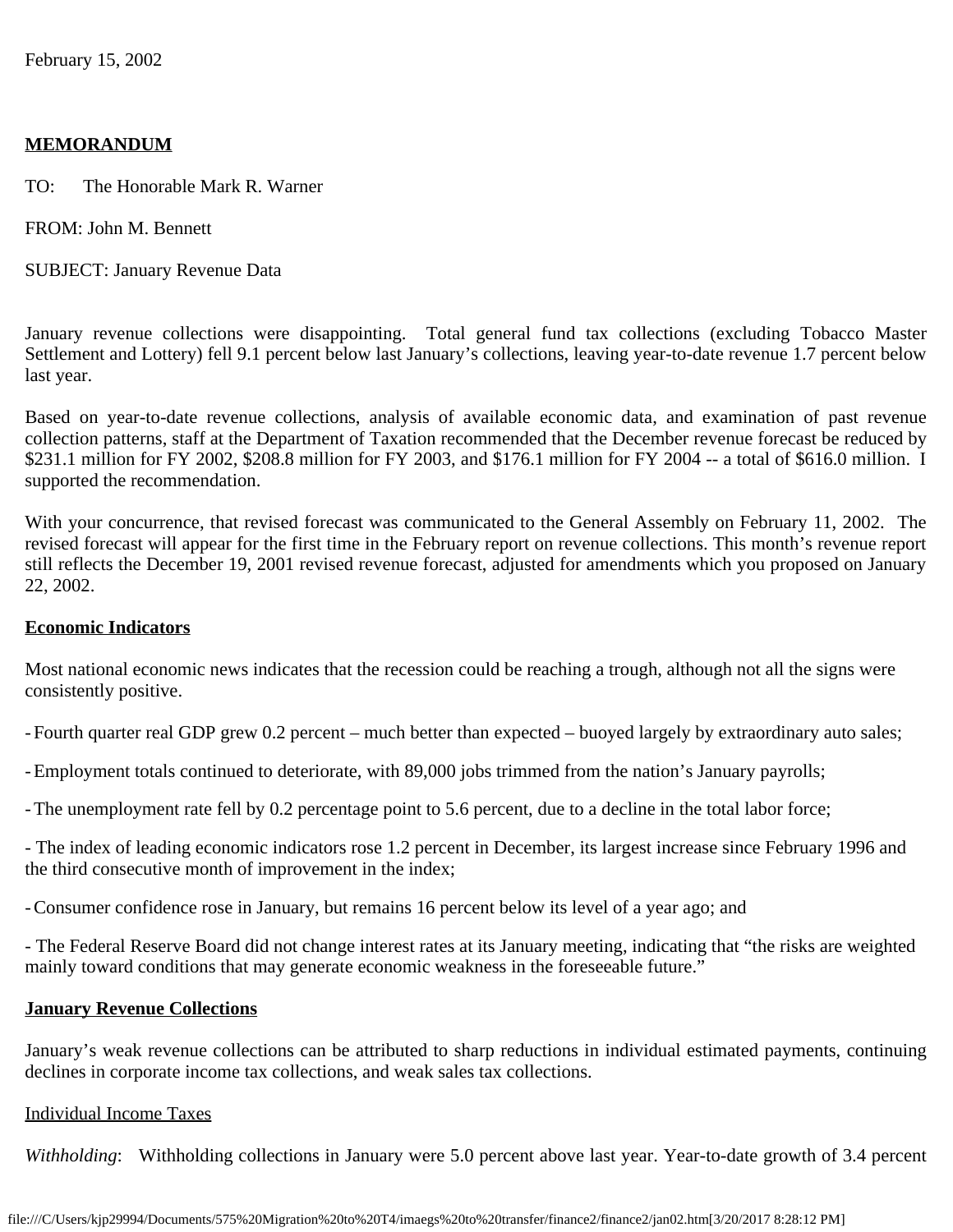is slightly behind the official estimate of 3.7 percent. The mid-session forecast reduced the withholding forecast by \$29.8 million, revising the expected growth rate for FY 2002 to 3.2 percent.

January's withholding growth was somewhat stronger than expected. Nevertheless, the three-month moving average for withholding growth has declined for the eighth month in a row.

*Nonwithholding*: Nonwithholding receipts for the month fell by 22.6 percent. Average check size for individuals filing nonwithholding payments fell by about 30 percent. Because January is the last opportunity to adjust estimated payments before the final payment is due in May, weak January collections for this source point to weak final payments later this fiscal year.

Through January, nonwithhholding receipts are down 11.3 percent, well behind the December forecast. The midsession forecast has reduced projections of nonwithholding collections by \$129.4 million, revising the expected growth rate to  $-14.0$  percent.

*Refunds*: Refunds in January totaled \$33.5 million, compared with \$18.0 million in January of last year. The Department of Taxation issued over 112,000 refunds, compared to last year's 61,000. The increase is somewhat distorted, since last January's processing was affected by problems with private vendors who use electronic filing.

### **Sales**

January's sales tax collections fell by 8.7 percent. Holiday sales in Virginia were close to expectations. Sales were expected to be flat over the period and actual receipts increased by 0.8 percent. On a year-to-date basis, collections are down 0.4 percent -- slightly behind the annual estimate of 0.1 percent (after adjusting for the sales tax acceleration proposal).

#### Corporate Income Tax

January is not a significant month for corporate income tax payments. Corporate income tax receipts on a year-to-date basis are down 31.9 percent, significantly trailing the official annual rate of a 1.7 percent decrease. The mid-session forecast reduced projected corporate income tax collections by \$63.4 million -- with a revised growth rate of -19.1 percent.

# Public Service Corporations

Collections from consumption tax revenues were \$6.0 million this month. Consumption tax revenues continue to track toward the original forecast.

# Insurance Company Premiums

January is not a significant month for insurance premiums. On a year-to-date basis, collections are running 12.3 percent ahead of last year, which is also ahead of the annual estimate of 7.4 percent growth.

# **Interest**

During January, the normal quarterly transfer of interest earnings into various nongeneral fund accounts took place. The year-to-date decline of 32.7 percent is slightly ahead of the annual official forecast of a 36.2 percent decline. Declining investable balances and lower interest rates led to the mid-session forecast for interest earnings to be reduced by \$7.2 million.

# ABC Taxes

ABC taxes (beer and beverage only) increased by 11.0 percent in January from last year. The year-to-date growth of 2.3 percent equals the original December forecast.